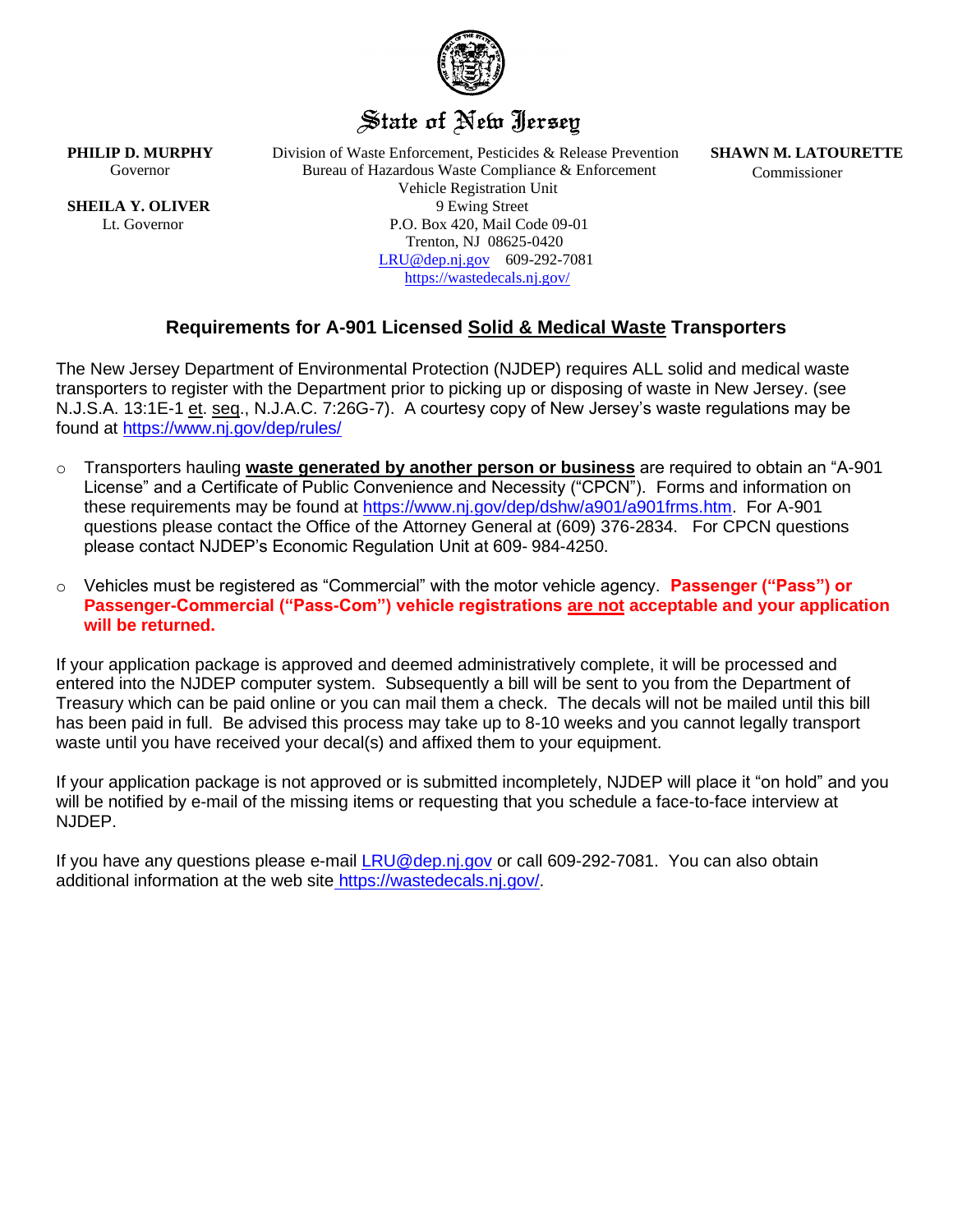| Initial Application for A-901 Licensed Registered Solid Waste and/or Medical Waste Transporter                                                                                                                                                                                                                                                                                                                                                                                                                                                                                                                                                                                                                                                                                                                                                                                                                                                                                                                                                                                                                                              |  |  |                   |                                     |                       |                                          |  |  |  |                                  |                                     |                       |              |                           |  |  |                                                        |        |             |                                      |                   |  |      |                           |  |  |  |  |
|---------------------------------------------------------------------------------------------------------------------------------------------------------------------------------------------------------------------------------------------------------------------------------------------------------------------------------------------------------------------------------------------------------------------------------------------------------------------------------------------------------------------------------------------------------------------------------------------------------------------------------------------------------------------------------------------------------------------------------------------------------------------------------------------------------------------------------------------------------------------------------------------------------------------------------------------------------------------------------------------------------------------------------------------------------------------------------------------------------------------------------------------|--|--|-------------------|-------------------------------------|-----------------------|------------------------------------------|--|--|--|----------------------------------|-------------------------------------|-----------------------|--------------|---------------------------|--|--|--------------------------------------------------------|--------|-------------|--------------------------------------|-------------------|--|------|---------------------------|--|--|--|--|
| FOR NJDEP Use Only:                                                                                                                                                                                                                                                                                                                                                                                                                                                                                                                                                                                                                                                                                                                                                                                                                                                                                                                                                                                                                                                                                                                         |  |  |                   |                                     | NJDEP Registration #: |                                          |  |  |  |                                  |                                     |                       |              | NJEMS Program Interest #: |  |  |                                                        |        |             |                                      |                   |  |      |                           |  |  |  |  |
| Company Name:                                                                                                                                                                                                                                                                                                                                                                                                                                                                                                                                                                                                                                                                                                                                                                                                                                                                                                                                                                                                                                                                                                                               |  |  |                   |                                     |                       |                                          |  |  |  |                                  |                                     |                       |              |                           |  |  |                                                        |        |             |                                      |                   |  |      |                           |  |  |  |  |
| Alternate Name:                                                                                                                                                                                                                                                                                                                                                                                                                                                                                                                                                                                                                                                                                                                                                                                                                                                                                                                                                                                                                                                                                                                             |  |  |                   |                                     |                       |                                          |  |  |  |                                  |                                     |                       |              |                           |  |  |                                                        |        |             |                                      |                   |  |      |                           |  |  |  |  |
| Physical Address:                                                                                                                                                                                                                                                                                                                                                                                                                                                                                                                                                                                                                                                                                                                                                                                                                                                                                                                                                                                                                                                                                                                           |  |  |                   |                                     |                       |                                          |  |  |  |                                  |                                     |                       |              |                           |  |  |                                                        |        |             |                                      |                   |  |      |                           |  |  |  |  |
| City:                                                                                                                                                                                                                                                                                                                                                                                                                                                                                                                                                                                                                                                                                                                                                                                                                                                                                                                                                                                                                                                                                                                                       |  |  |                   |                                     |                       |                                          |  |  |  |                                  |                                     |                       |              |                           |  |  |                                                        | State: |             |                                      |                   |  | Zip: |                           |  |  |  |  |
| Mailing Address:                                                                                                                                                                                                                                                                                                                                                                                                                                                                                                                                                                                                                                                                                                                                                                                                                                                                                                                                                                                                                                                                                                                            |  |  |                   |                                     |                       |                                          |  |  |  |                                  |                                     |                       |              |                           |  |  |                                                        |        |             |                                      |                   |  |      |                           |  |  |  |  |
| City:                                                                                                                                                                                                                                                                                                                                                                                                                                                                                                                                                                                                                                                                                                                                                                                                                                                                                                                                                                                                                                                                                                                                       |  |  |                   |                                     |                       |                                          |  |  |  |                                  |                                     |                       |              |                           |  |  |                                                        | State: |             |                                      |                   |  | Zip: |                           |  |  |  |  |
| <b>Contact Name-Last:</b>                                                                                                                                                                                                                                                                                                                                                                                                                                                                                                                                                                                                                                                                                                                                                                                                                                                                                                                                                                                                                                                                                                                   |  |  |                   |                                     |                       |                                          |  |  |  |                                  |                                     |                       |              |                           |  |  |                                                        |        | First:      |                                      |                   |  |      |                           |  |  |  |  |
| Office Phone:                                                                                                                                                                                                                                                                                                                                                                                                                                                                                                                                                                                                                                                                                                                                                                                                                                                                                                                                                                                                                                                                                                                               |  |  |                   | $\blacksquare$                      |                       |                                          |  |  |  |                                  |                                     |                       |              | Fax:                      |  |  |                                                        |        |             |                                      |                   |  |      |                           |  |  |  |  |
| Cell Phone:                                                                                                                                                                                                                                                                                                                                                                                                                                                                                                                                                                                                                                                                                                                                                                                                                                                                                                                                                                                                                                                                                                                                 |  |  |                   |                                     |                       |                                          |  |  |  |                                  |                                     |                       |              |                           |  |  |                                                        |        |             |                                      |                   |  |      |                           |  |  |  |  |
| E-Mail Address:                                                                                                                                                                                                                                                                                                                                                                                                                                                                                                                                                                                                                                                                                                                                                                                                                                                                                                                                                                                                                                                                                                                             |  |  |                   |                                     |                       |                                          |  |  |  |                                  |                                     |                       |              |                           |  |  |                                                        |        |             |                                      |                   |  |      |                           |  |  |  |  |
| Organization Type (Circle One):<br>Partnership<br>Corporation<br><b>LLC</b><br>Other:<br>Proprietor<br>Homeowner                                                                                                                                                                                                                                                                                                                                                                                                                                                                                                                                                                                                                                                                                                                                                                                                                                                                                                                                                                                                                            |  |  |                   |                                     |                       |                                          |  |  |  |                                  |                                     |                       |              |                           |  |  |                                                        |        |             |                                      |                   |  |      |                           |  |  |  |  |
| Social Security Number:                                                                                                                                                                                                                                                                                                                                                                                                                                                                                                                                                                                                                                                                                                                                                                                                                                                                                                                                                                                                                                                                                                                     |  |  | $X$ $X$ - $X$ $X$ |                                     |                       |                                          |  |  |  | <b>Federal Employer</b><br>ID #: |                                     |                       |              |                           |  |  |                                                        |        |             |                                      |                   |  |      |                           |  |  |  |  |
| Incorporation Date:                                                                                                                                                                                                                                                                                                                                                                                                                                                                                                                                                                                                                                                                                                                                                                                                                                                                                                                                                                                                                                                                                                                         |  |  |                   | County:<br>State:<br>$\blacksquare$ |                       |                                          |  |  |  |                                  |                                     |                       |              |                           |  |  |                                                        |        |             |                                      |                   |  |      |                           |  |  |  |  |
| Does your company engage in interstate (out of State) transportation of solid waste?<br>If yes, what is your USDOT #:                                                                                                                                                                                                                                                                                                                                                                                                                                                                                                                                                                                                                                                                                                                                                                                                                                                                                                                                                                                                                       |  |  |                   |                                     |                       |                                          |  |  |  |                                  |                                     |                       |              |                           |  |  |                                                        |        |             |                                      |                   |  |      |                           |  |  |  |  |
| For leased equipment, Lessor's USDOT number(s):<br>(Attach additional sheets if needed)                                                                                                                                                                                                                                                                                                                                                                                                                                                                                                                                                                                                                                                                                                                                                                                                                                                                                                                                                                                                                                                     |  |  |                   |                                     |                       |                                          |  |  |  |                                  |                                     |                       |              |                           |  |  |                                                        |        |             |                                      |                   |  |      |                           |  |  |  |  |
| Insurance Company Name:                                                                                                                                                                                                                                                                                                                                                                                                                                                                                                                                                                                                                                                                                                                                                                                                                                                                                                                                                                                                                                                                                                                     |  |  |                   |                                     |                       |                                          |  |  |  |                                  |                                     |                       |              |                           |  |  | Policy #:                                              |        |             |                                      |                   |  |      |                           |  |  |  |  |
| Waste To Be Transported (Circle ALL That Apply):                                                                                                                                                                                                                                                                                                                                                                                                                                                                                                                                                                                                                                                                                                                                                                                                                                                                                                                                                                                                                                                                                            |  |  |                   |                                     |                       |                                          |  |  |  |                                  |                                     |                       |              |                           |  |  | 10 - Municipal (Household, Commercial & Institutional) |        |             |                                      |                   |  |      | 12 - Dry Sewage Sludge    |  |  |  |  |
| 13 - Bulky Waste                                                                                                                                                                                                                                                                                                                                                                                                                                                                                                                                                                                                                                                                                                                                                                                                                                                                                                                                                                                                                                                                                                                            |  |  |                   |                                     |                       | 13C Construction & Demolition            |  |  |  |                                  |                                     |                       |              | 23 - Vegetative Waste     |  |  |                                                        |        |             | 25 - Animal & Food Processing Wastes |                   |  |      |                           |  |  |  |  |
| 27 - Dry Industrial 72 - Bulk Liquids & Semi Liquids                                                                                                                                                                                                                                                                                                                                                                                                                                                                                                                                                                                                                                                                                                                                                                                                                                                                                                                                                                                                                                                                                        |  |  |                   |                                     |                       |                                          |  |  |  |                                  |                                     |                       |              |                           |  |  | 73 - Septic Tank Clean Out Waste                       |        |             |                                      |                   |  |      | 74 - Liquid Sewage Sludge |  |  |  |  |
| Regulated Medical Waste -<br>Generated by Others                                                                                                                                                                                                                                                                                                                                                                                                                                                                                                                                                                                                                                                                                                                                                                                                                                                                                                                                                                                                                                                                                            |  |  |                   |                                     |                       | Regulated Medical Waste - Self-Generated |  |  |  |                                  |                                     |                       |              |                           |  |  |                                                        |        |             |                                      |                   |  |      | Radiopharmaceuticals      |  |  |  |  |
| A-901 Approval Date (if applicable):                                                                                                                                                                                                                                                                                                                                                                                                                                                                                                                                                                                                                                                                                                                                                                                                                                                                                                                                                                                                                                                                                                        |  |  |                   |                                     |                       |                                          |  |  |  |                                  | <b>CPCN Number</b> (If applicable): |                       |              |                           |  |  |                                                        |        |             | $\mathbf{s}$                         | W                 |  |      |                           |  |  |  |  |
| Previous NJDEP registration # (If applicable):                                                                                                                                                                                                                                                                                                                                                                                                                                                                                                                                                                                                                                                                                                                                                                                                                                                                                                                                                                                                                                                                                              |  |  |                   |                                     |                       |                                          |  |  |  |                                  |                                     |                       |              |                           |  |  |                                                        |        |             |                                      |                   |  |      |                           |  |  |  |  |
| <b>EQUITY (COMPANY OWNERSHIP)</b> - "Equity" means any ownership interest in a business. It includes sole proprietorship, partner's<br>shares, and stock in corporations. The form of ownership interest should be indicated in your answers below under the heading, Type of<br>Equity, state whether shares are voting or non-voting. Attach additional sheets if needed.                                                                                                                                                                                                                                                                                                                                                                                                                                                                                                                                                                                                                                                                                                                                                                 |  |  |                   |                                     |                       |                                          |  |  |  |                                  |                                     |                       |              |                           |  |  |                                                        |        |             |                                      |                   |  |      |                           |  |  |  |  |
| <b>Name</b>                                                                                                                                                                                                                                                                                                                                                                                                                                                                                                                                                                                                                                                                                                                                                                                                                                                                                                                                                                                                                                                                                                                                 |  |  |                   | <b>Federal Employer ID#</b>         |                       |                                          |  |  |  |                                  |                                     | <b>Type of Equity</b> |              |                           |  |  |                                                        |        |             |                                      | % of Total Equity |  |      |                           |  |  |  |  |
|                                                                                                                                                                                                                                                                                                                                                                                                                                                                                                                                                                                                                                                                                                                                                                                                                                                                                                                                                                                                                                                                                                                                             |  |  |                   |                                     |                       |                                          |  |  |  |                                  |                                     |                       |              |                           |  |  |                                                        |        |             |                                      |                   |  |      |                           |  |  |  |  |
|                                                                                                                                                                                                                                                                                                                                                                                                                                                                                                                                                                                                                                                                                                                                                                                                                                                                                                                                                                                                                                                                                                                                             |  |  |                   |                                     |                       |                                          |  |  |  |                                  |                                     |                       |              |                           |  |  |                                                        |        |             |                                      |                   |  |      |                           |  |  |  |  |
| <b>CERTIFICATION:</b> I hereby certify that the foregoing statements are true and I am aware that if any of the foregoing statements made by me are willfully<br>false, I am subject to punishment which may take the form of monetary penalties or revocation. I will notify the Department, in writing, of any changes to the<br>information within this registration statement within thirty days. Furthermore, I certify that I am responsible for providing insurance for public liability and<br>environmental restoration for any equipment registered with the Department to transport solid and/or medical waste, whether owned or leased. I authorize<br>the New Jersey Department of Environmental Protection to confirm liability coverage with my insurance company. I further certify my company has the<br>proper authority to operate on the public highways. I also acknowledge that pursuant to N.J.S.A. 54:50-24 et seq. my information will be shared with the<br>Division of Taxation to verify there are no outstanding tax issues and understand my application will not be reviewed until such issues are resolved. |  |  |                   |                                     |                       |                                          |  |  |  |                                  |                                     |                       |              |                           |  |  |                                                        |        |             |                                      |                   |  |      |                           |  |  |  |  |
| <b>Printed Name</b>                                                                                                                                                                                                                                                                                                                                                                                                                                                                                                                                                                                                                                                                                                                                                                                                                                                                                                                                                                                                                                                                                                                         |  |  |                   | <b>Signature</b>                    |                       |                                          |  |  |  |                                  |                                     |                       | <b>Title</b> |                           |  |  |                                                        |        | Date Signed |                                      |                   |  |      |                           |  |  |  |  |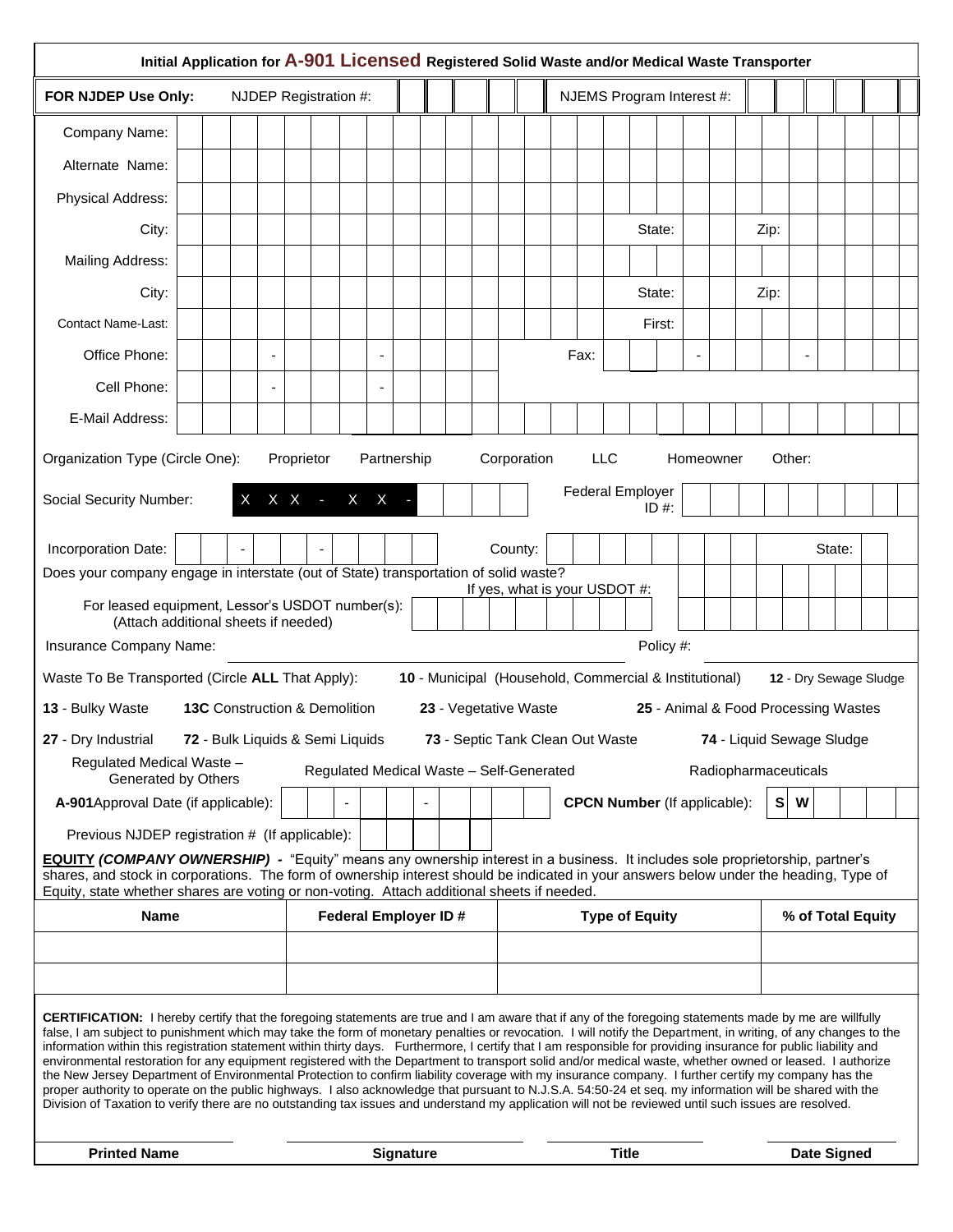| DO NOT SUBMIT PAYMENT AT THIS TIME                                                                                                                                                                                                                                                                                                                                                                                                                                                                                                                                                                                                                                                                                                                    |        |                                                                          |                                     |                                            |                                                                                           |                                            |              |                       |       |  |  |  |  |  |
|-------------------------------------------------------------------------------------------------------------------------------------------------------------------------------------------------------------------------------------------------------------------------------------------------------------------------------------------------------------------------------------------------------------------------------------------------------------------------------------------------------------------------------------------------------------------------------------------------------------------------------------------------------------------------------------------------------------------------------------------------------|--------|--------------------------------------------------------------------------|-------------------------------------|--------------------------------------------|-------------------------------------------------------------------------------------------|--------------------------------------------|--------------|-----------------------|-------|--|--|--|--|--|
| You will be mailed a bill (invoice) automatically from the Department of the Treasury's Revenue Office. Upon<br>receipt of your invoice, you can go online at https://www.nj.gov/dep/online/ and pay with e-check, credit card or mail                                                                                                                                                                                                                                                                                                                                                                                                                                                                                                                |        |                                                                          |                                     |                                            |                                                                                           |                                            |              |                       |       |  |  |  |  |  |
| payment directly to REVENUE at the address listed on the invoice. NJDEP will then mail your decals.                                                                                                                                                                                                                                                                                                                                                                                                                                                                                                                                                                                                                                                   |        |                                                                          |                                     |                                            |                                                                                           |                                            |              |                       |       |  |  |  |  |  |
| FEE CHART - AMOUNT YOU WILL BE BILLED:                                                                                                                                                                                                                                                                                                                                                                                                                                                                                                                                                                                                                                                                                                                |        |                                                                          |                                     |                                            |                                                                                           |                                            |              |                       |       |  |  |  |  |  |
|                                                                                                                                                                                                                                                                                                                                                                                                                                                                                                                                                                                                                                                                                                                                                       |        |                                                                          | DO NOT SEND PAYMENT<br>Date Issued: |                                            |                                                                                           |                                            |              |                       |       |  |  |  |  |  |
| <b>VEHICLE TYPES</b>                                                                                                                                                                                                                                                                                                                                                                                                                                                                                                                                                                                                                                                                                                                                  | Letter | Date Issued:<br>$2/1/2021 -$<br>4/30/2022                                |                                     | Medical Waste Transporters(Med/Waste) Only |                                                                                           |                                            |              |                       |       |  |  |  |  |  |
| <b>SW Single Unit</b>                                                                                                                                                                                                                                                                                                                                                                                                                                                                                                                                                                                                                                                                                                                                 | S      | A-901 Licensed Medical Waste Transporter Fee<br>\$7,900<br>\$50<br>\$100 |                                     |                                            |                                                                                           |                                            |              |                       |       |  |  |  |  |  |
| SW Cab (will not hold waste)                                                                                                                                                                                                                                                                                                                                                                                                                                                                                                                                                                                                                                                                                                                          | M      | \$40                                                                     | \$20                                |                                            |                                                                                           | A-901 Exempt Medical Waste Transporter Fee |              | \$1,300               | \$650 |  |  |  |  |  |
| <b>SW Trailer</b>                                                                                                                                                                                                                                                                                                                                                                                                                                                                                                                                                                                                                                                                                                                                     | T      | \$60                                                                     | \$30                                |                                            | A-901 Exempt Medical Waste Transporter Fee<br>\$200<br>\$400<br>Radiopharmaceuticals Only |                                            |              |                       |       |  |  |  |  |  |
| <b>SW Container</b>                                                                                                                                                                                                                                                                                                                                                                                                                                                                                                                                                                                                                                                                                                                                   | C      | \$60                                                                     | \$30                                |                                            |                                                                                           |                                            |              |                       |       |  |  |  |  |  |
| <b>EQUIPMENT:</b> Please list below each piece of equipment to be used for transporting waste. For all such equipment (except<br>containers) YOU MUST INCLUDE A COPY OF MOTOR VEHICLE REGISTRATION AND PROOF OF INSURANCE<br>Passenger or Pass-Comm vehicle registrations are not acceptable.<br>• VEHICLE TYPE* S = Solid Waste Single Unit<br>• VIN - Vehicle Identification Number as it appears on the<br>Motor Vehicle registration<br>$M =$ Solid Waste Cab<br>$T =$ Solid Waste Trailer<br><b>OVERNIGHT ADDRESS</b> - where vehicle is parked overnight<br>$C =$ Solid Waste Container<br>• STATE - which issued motor vehicle registration<br>• LICENSE PLATE NO. - Permanent License Plate Number<br>*EQUIPMENT LEASED? If Yes, attach Lease |        |                                                                          |                                     |                                            |                                                                                           |                                            |              |                       |       |  |  |  |  |  |
| Agreement & Lease Certification                                                                                                                                                                                                                                                                                                                                                                                                                                                                                                                                                                                                                                                                                                                       |        |                                                                          |                                     |                                            |                                                                                           |                                            |              |                       |       |  |  |  |  |  |
| <b>Vehicle</b><br>Leased<br>License<br><b>DEP USE</b><br>Type *<br>YES* or NO<br><b>State</b><br><b>ONLY</b><br>Plate #<br>(Circle<br>(Circle<br>Answer)<br>Letter)<br>DECAL#                                                                                                                                                                                                                                                                                                                                                                                                                                                                                                                                                                         |        |                                                                          |                                     |                                            |                                                                                           |                                            |              |                       |       |  |  |  |  |  |
| VIN:                                                                                                                                                                                                                                                                                                                                                                                                                                                                                                                                                                                                                                                                                                                                                  |        |                                                                          |                                     | S                                          |                                                                                           |                                            | Yes          |                       |       |  |  |  |  |  |
| OVERNIGHT ADDRESS (Where vehicle can be inspected, NO PO Boxes):                                                                                                                                                                                                                                                                                                                                                                                                                                                                                                                                                                                                                                                                                      |        |                                                                          |                                     | M<br>т                                     |                                                                                           |                                            | No           |                       |       |  |  |  |  |  |
| VIN:                                                                                                                                                                                                                                                                                                                                                                                                                                                                                                                                                                                                                                                                                                                                                  |        |                                                                          |                                     |                                            | S                                                                                         |                                            |              | Yes                   |       |  |  |  |  |  |
| OVERNIGHT ADDRESS (Where vehicle can be inspected, NO PO Boxes):                                                                                                                                                                                                                                                                                                                                                                                                                                                                                                                                                                                                                                                                                      |        |                                                                          |                                     |                                            | M<br>т                                                                                    |                                            |              | No.                   |       |  |  |  |  |  |
| VIN:                                                                                                                                                                                                                                                                                                                                                                                                                                                                                                                                                                                                                                                                                                                                                  |        |                                                                          |                                     |                                            |                                                                                           |                                            |              |                       |       |  |  |  |  |  |
| OVERNIGHT ADDRESS (Where vehicle can be inspected, NO PO Boxes):                                                                                                                                                                                                                                                                                                                                                                                                                                                                                                                                                                                                                                                                                      |        |                                                                          |                                     | S<br>M<br>т                                |                                                                                           |                                            | Yes<br>No    |                       |       |  |  |  |  |  |
| VIN:                                                                                                                                                                                                                                                                                                                                                                                                                                                                                                                                                                                                                                                                                                                                                  |        |                                                                          |                                     |                                            | S                                                                                         |                                            |              |                       |       |  |  |  |  |  |
| OVERNIGHT ADDRESS (Where vehicle can be inspected, NO PO Boxes):                                                                                                                                                                                                                                                                                                                                                                                                                                                                                                                                                                                                                                                                                      |        |                                                                          |                                     | M<br>т                                     |                                                                                           |                                            | Yes<br>No    |                       |       |  |  |  |  |  |
| VIN:                                                                                                                                                                                                                                                                                                                                                                                                                                                                                                                                                                                                                                                                                                                                                  |        |                                                                          |                                     |                                            |                                                                                           |                                            |              |                       |       |  |  |  |  |  |
| OVERNIGHT ADDRESS (Where vehicle can be inspected, NO PO Boxes):                                                                                                                                                                                                                                                                                                                                                                                                                                                                                                                                                                                                                                                                                      |        |                                                                          |                                     |                                            | S<br>M<br>т                                                                               |                                            |              | Yes<br>No             |       |  |  |  |  |  |
| VIN:                                                                                                                                                                                                                                                                                                                                                                                                                                                                                                                                                                                                                                                                                                                                                  |        |                                                                          |                                     | S                                          |                                                                                           |                                            | Yes          |                       |       |  |  |  |  |  |
| OVERNIGHT ADDRESS (Where vehicle can be inspected, NO PO Boxes):                                                                                                                                                                                                                                                                                                                                                                                                                                                                                                                                                                                                                                                                                      |        |                                                                          |                                     |                                            | M<br>т                                                                                    |                                            |              | No                    |       |  |  |  |  |  |
| <b>Quantity of Container Decals Needed:</b>                                                                                                                                                                                                                                                                                                                                                                                                                                                                                                                                                                                                                                                                                                           |        |                                                                          |                                     |                                            | XX                                                                                        | <b>XXXXXXX</b>                             | <b>XXXXX</b> | YES OR NO             |       |  |  |  |  |  |
| EQUIPMENT TOTALS: SINGLE (S): ______ CAB (M): _____ TRAILER (T):_____                                                                                                                                                                                                                                                                                                                                                                                                                                                                                                                                                                                                                                                                                 |        |                                                                          |                                     |                                            |                                                                                           |                                            |              | <b>CONTAINER (C):</b> |       |  |  |  |  |  |

╗

 $\mathbb{F}$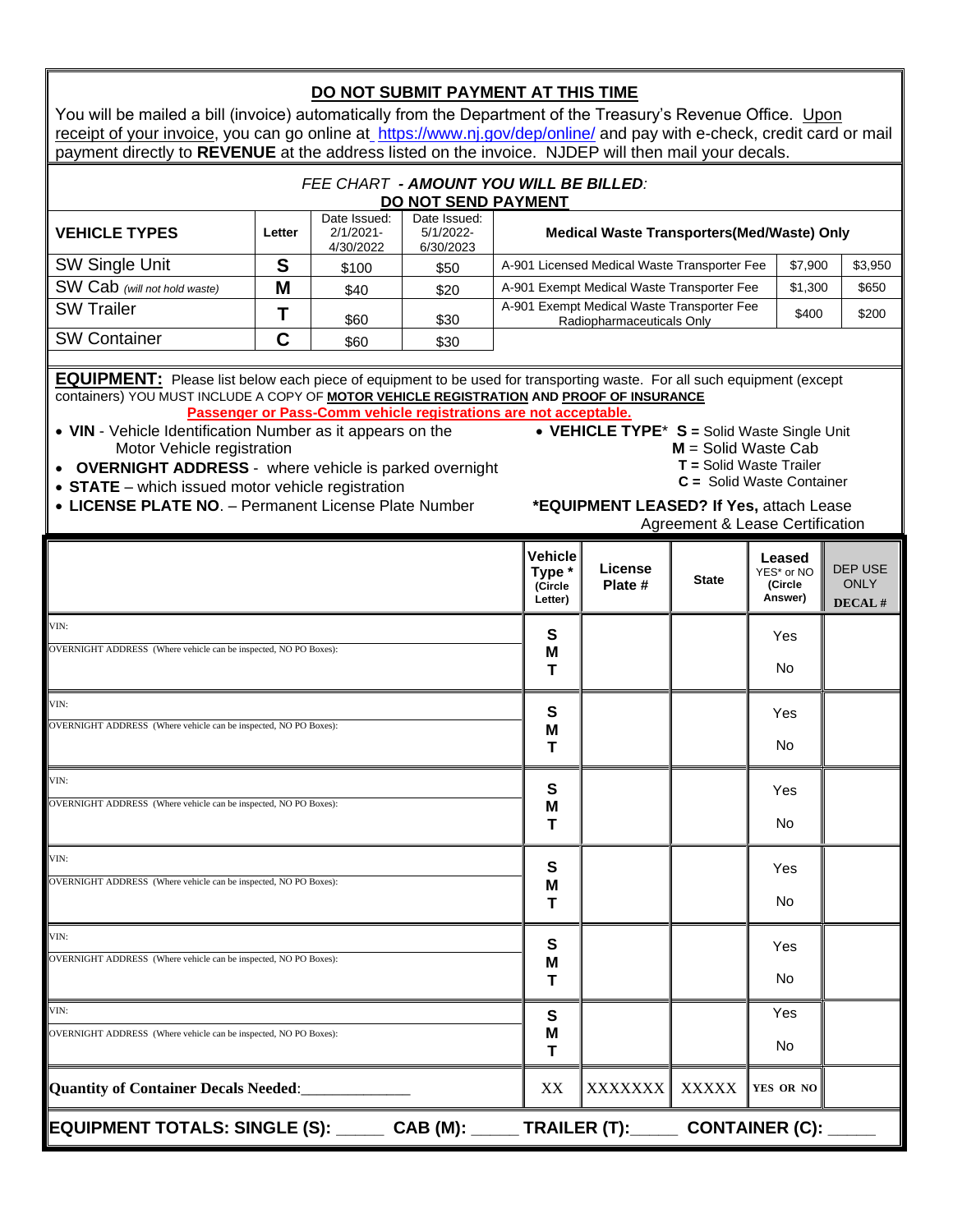#### **MANDATORY PROOF OF INSURANCE AND AUTHORITY TO OPERATE**

Registered Non-Government NJDEP Transporters must have the authority to operate as a transporter on the public highways and meet any applicable State or Federal Insurance requirements. In addition, pursuant to N.J.A.C. 7:26.3.2(l) permittees, licensees and exempt transporters shall, for purposes of solid waste activities and to the extent provided for under New Jersey law, be responsible for the actions and omissions of their lessors and their vehicle operators.

#### **1. INTERSTATE SOLID WASTE TRANSPORTERS POSSESSING A CERTIFICATE OF PUBLIC CONVENIENCE AND NECESSITY:** Provide a copy of your MCS-90 orMCS-82.

Pursuant to N.J.A.C. 7:26H-1.21 (evidence of insurance), Any utility engaged in solid waste collection or solid waste disposal shall file with the Department evidence of insurance or self-insurance, which certificate shall be in a form prescribed by the Department.

**2. All other SOLID WASTE TRANSPORTERS:** Provide a copy of your Insurance Card, MCS-90, or MCS-82 (listing your company with vehicle information), or a Certificate of Insurance (listing your company as insured with the vehicle info or the phrase, "any vehicle").

Pursuant to N.J.A.C. 7:26 3.2(a)6, registered Transporters must comply with NJMVC rules and regulations. NOTE: Insurance cards or certificates of insurance will only be accepted from "intrastate" only, transporters.

#### **Additional Information & Guidance for Acceptable Proof of Insurance:**

**The Federal Motor Carrier Safety Administration (FMSCA) has web sites to provide guidance in regards to minimum levels of financial responsibility for motor carriers. Their home page can is located at: <https://www.fmcsa.dot.gov/>**

**For specific motor carrier questions you can contact the FMSCA at:**

**<https://www.fmcsa.dot.gov/contact-us>**

#### **<https://www.fmcsa.dot.gov/mission/field-offices>**

#### **For Hazardous Waste and Interstate Solid Waste Transporters**

*Question:* **Is the financial responsibility requirement met when an owner-operator (lessor) provides the motor carrier (lessee) a copy of the policy and Form MCS-90 where the carrier is named as an additional insured to the policy (Form MCS-90)?** *Answer: Guidance:* **No**. The motor carrier has the responsibility to obtain the proper financial responsibility levels.

#### *Question:* **What is the difference between interstate commerce and intrastate commerce?** 56

*Answer:* Int*er*state commerce is trade, traffic, or transportation involving the crossing of a State boundary. **Either the vehicle**, **its passengers**, **or cargo must cross a State boundary**, **or there must be the intent to cross a State boundary** to be considered an interstate carrier. Int*ra*state commerce is trade, traffic, or transportation within a single State.

### **<https://www.fmcsa.dot.gov/faq#name2>**

This material is abbreviated and being supplied for informational purposes only. You are still obliged to exercise due diligence and are responsible to meet any and all applicable rules and regulations of the appropriate governmental agencies. For example as a registered FMCSA Motor Carrier, leases supplied to the NJDEP may also be subject to Federal Leasing requirements under 49 CFR Part 376.

As a NJDEP Registered Transporter you are responsible for the actions and omissions of all vehicles operated under your exclusive use, possession, and control. Insurance to protect the public and provide for environmental restoration in the event of an accident is required under New Jersey regulations.

## **Be advised that the New Jersey Department of Environmental Protection may contact your insurance company to confirm liability coverage.**